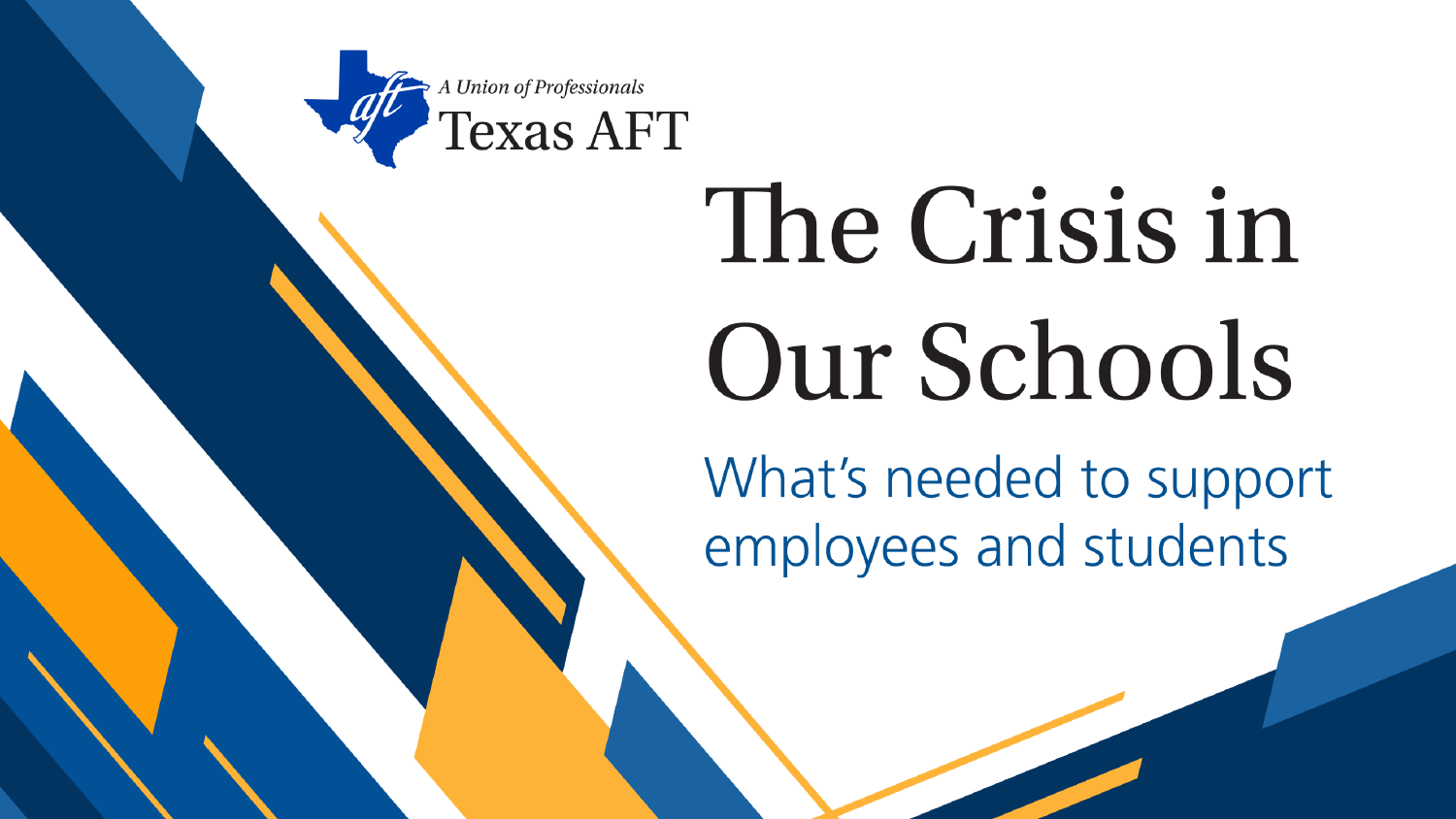**66% of Texas AFT members surveyed said they had considered leaving their jobs in the past year.**

**Shaping Our Union** Texas AFT Membership Survey, November 2021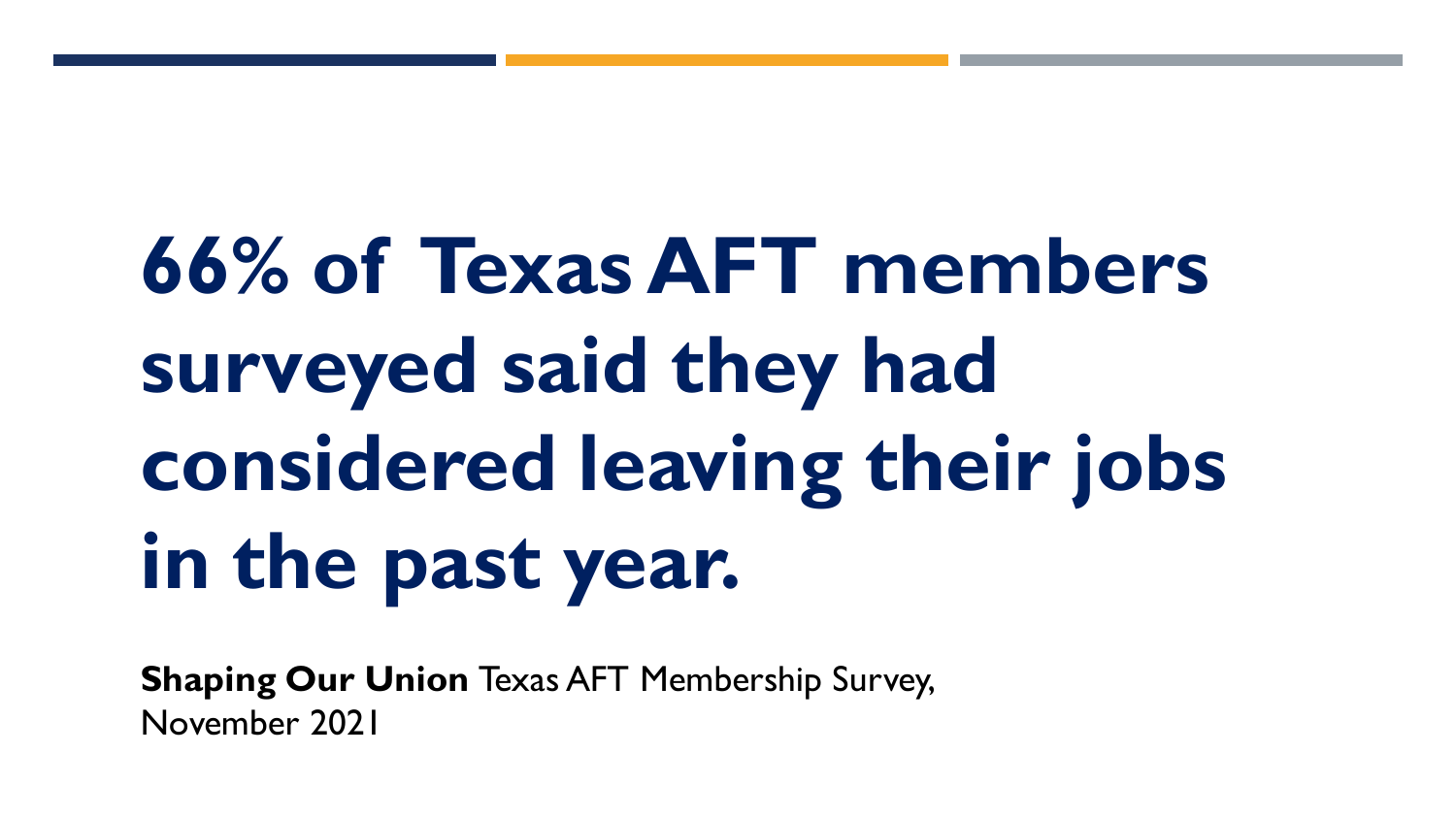What would make you stay in public education?

45% pay incentives (retention bonus, pay raise)

35% changes to workload (fewer responsibilities)

8% workplace safety improvements

8% changes to benefits

**Shaping Our Union** Texas AFT Membership Survey, Nov. 2021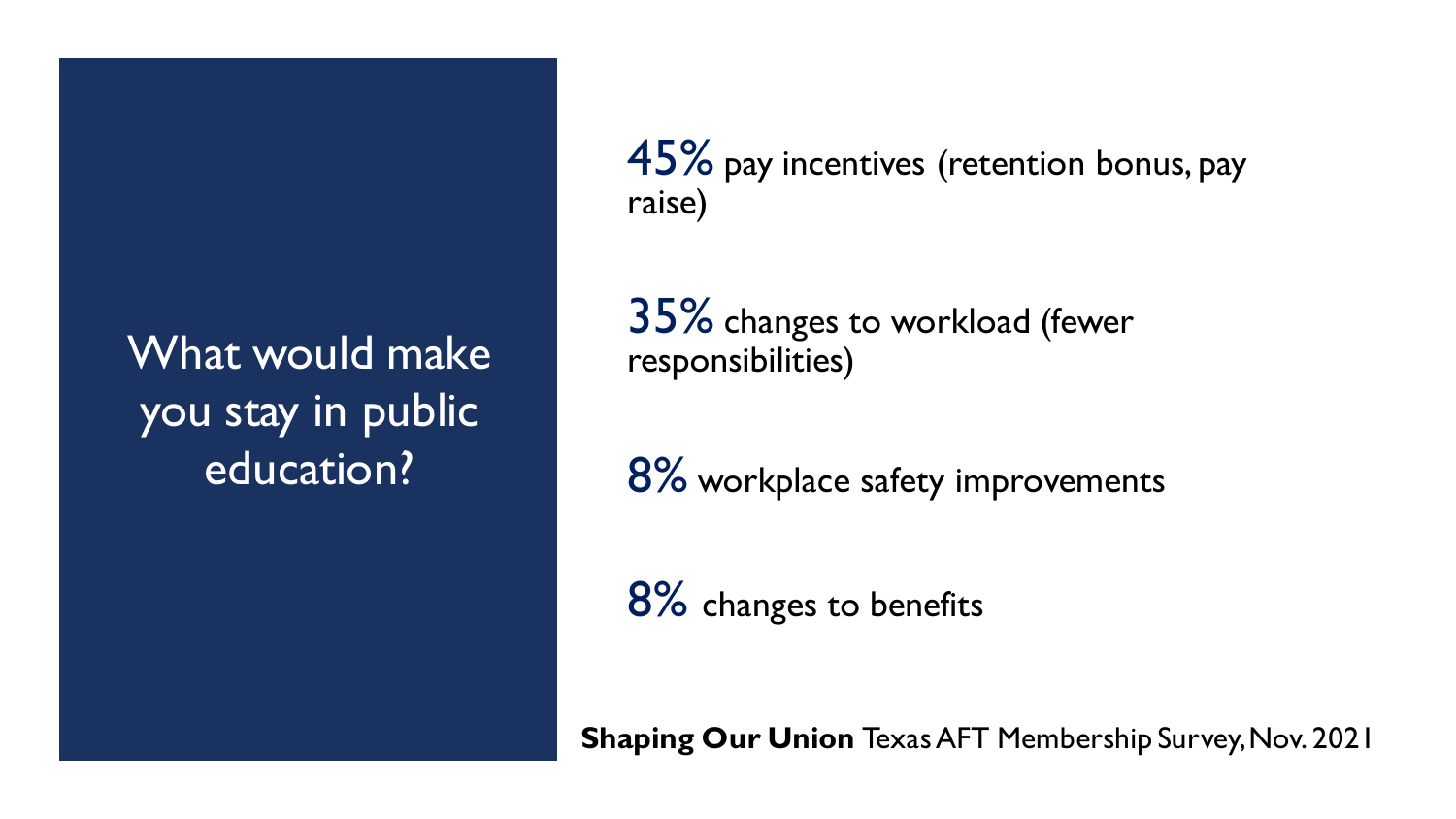### What's most important to school employees

#### Workplace Issues

- **Salary (35%)**
- **Workload (24%)**
- **COVID-19 Safety (10%)**
- **Fair employee evaluation systems (6%)**
- **Excessive testing (5%)**

#### Community Issues

- **Public school funding (28%)**
- **College affordability/student debt (12%)**
- **Universal healthcare (12%)**
- **LGBTQIA+ rights (11%)**
- **Poverty (10%)**

**Shaping Our Union** Texas AFT Membership Survey, Nov. 2021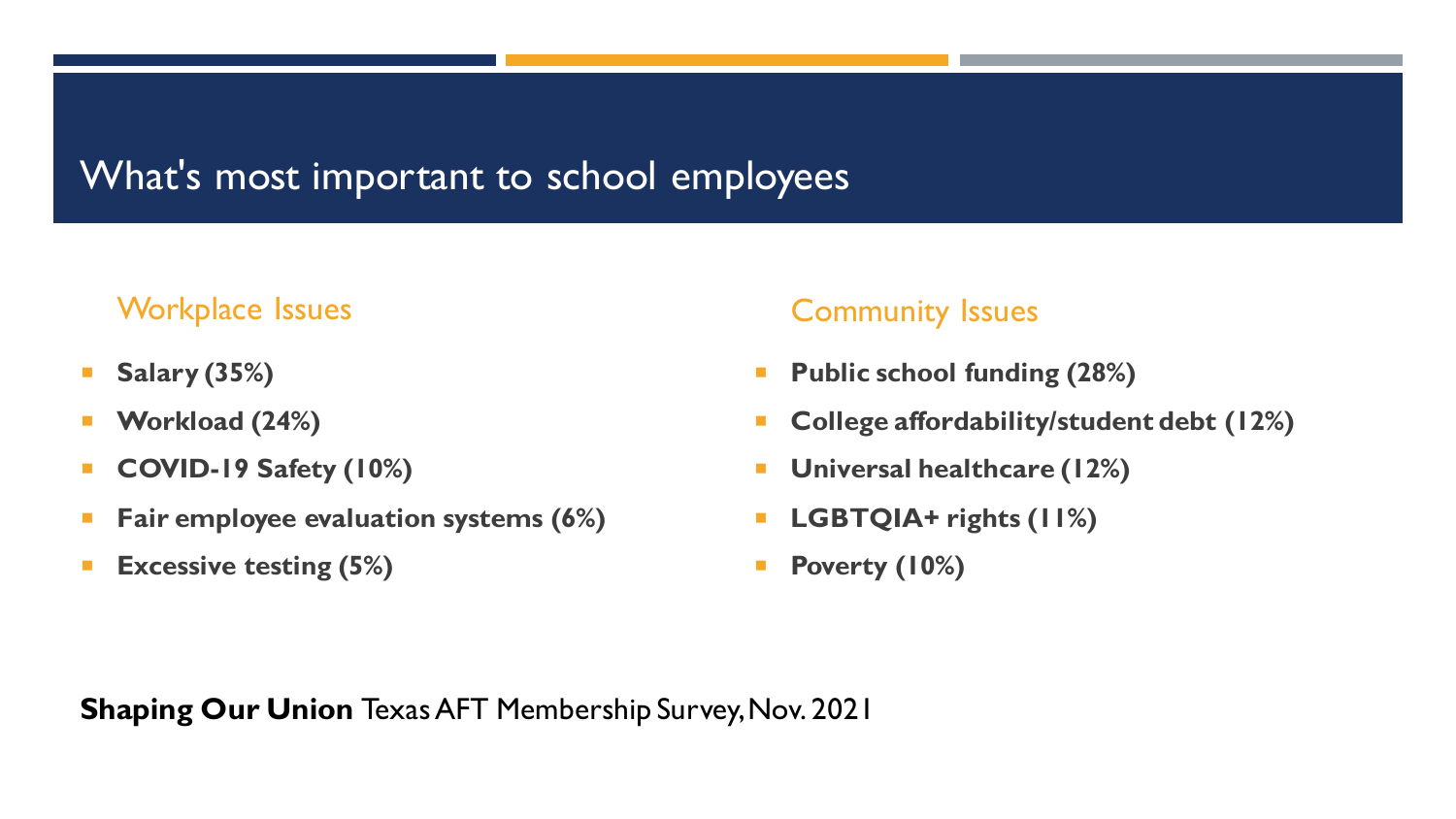# **Just 12% of school employees surveyed said they felt safe at work during this latest COVID-19 surge.**

**Omicron COVID-19 Variant & School Safety** Texas AFT Membership Survey, January 2022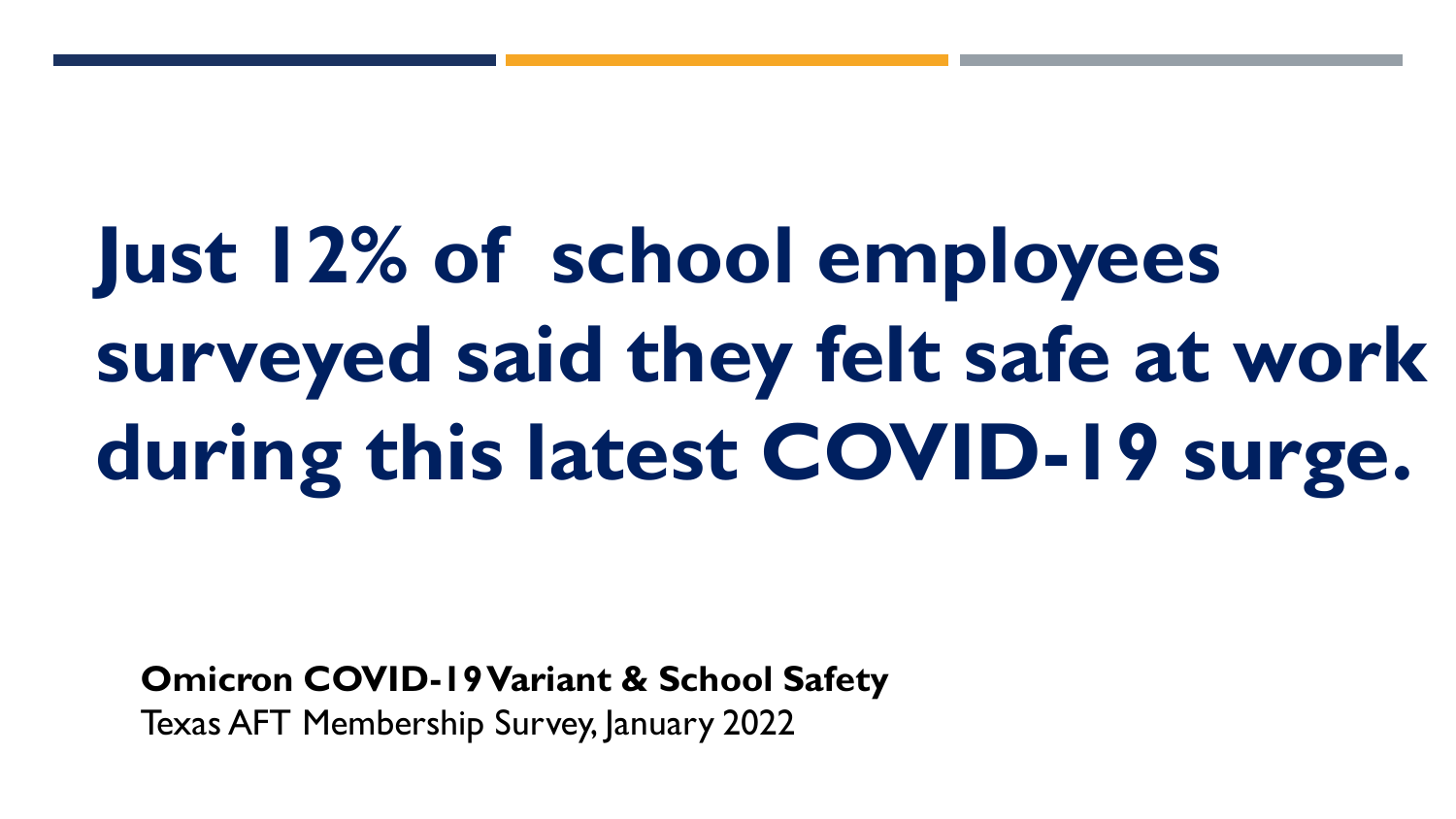## AFT National Survey of Public School Parent Voters



72% say their children's public school provides them with an excellent or good quality education

78% think the quality and performance of their children's teachers is excellent or good

79% are satisfied with their children's public schools when it comes to helping their children reach their full potential